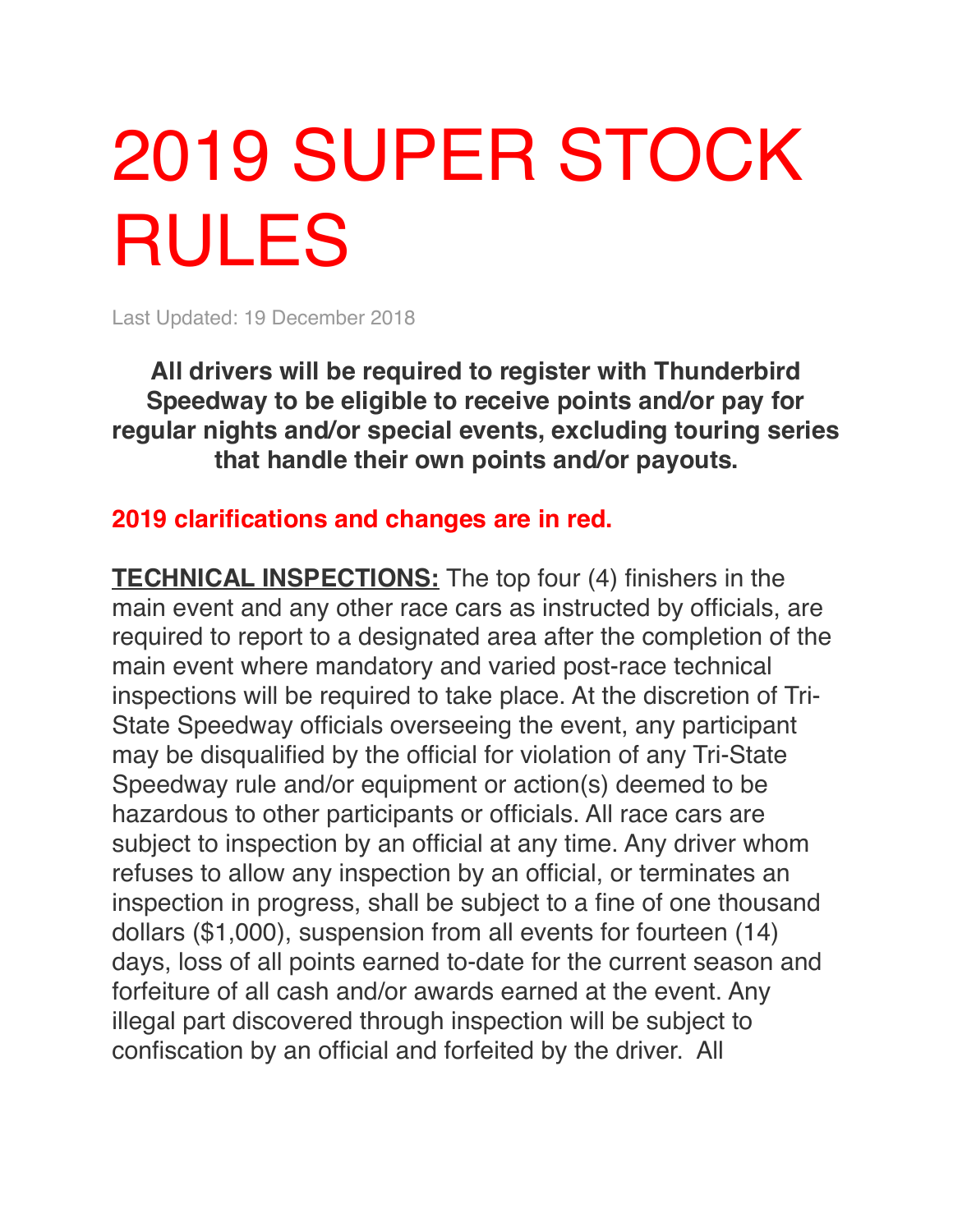measurements must be made while the race car is stationary on a flat horizontal surface.

For first infraction, driver discovered to be using illegal parts of any kind shall be subject to loss of all points earned at the event and forfeiture of all cash and/or awards earned at the event. For second infraction, driver shall be subject to a fine of one thousand dollars (\$1,000), suspension from all events for 14 days, loss of all points earned to date for the current season and forfeiture of all cash and/or awards earned at the event. For third infraction, driver shall be subject to a fine of twenty-five hundred dollars (\$2,500), suspension from all events for one (1) year, loss of all points earned to date for the current season and forfeiture of all cash and/or awards earned at the event. Confiscated parts are subject to being sent to manufacturer for inspection. Failure by the driver to surrender any illegal part for confiscation shall result in a separate penalty, in addition to other applicable penalties under this rule.

**TRANSPONDERS & RACECEIVERS:** RaceCeivers and transponders are mandatory. RaceCeivers must be worn at all times when on the track. Transponders must be mounted on the right rear end tube.

**SAFETY:** Drivers should have in their pit area as part of their equipment, at all times, a fully charged dry chemical, Halon (or its equivalent) fire extinguisher. Ten (10) or thirteen (13) pound fire extinguishers are highly recommended. Driver must wear required helmet, head and neck restraint system, fire suit, fire resistant gloves, shoes and five-point safety harness whenever the race car is on the racetrack.

Helmets are mandatory and must be certified to **Snell SA2010/ FIA-8860, Snell SA2015/FIA-8860, SFI 31.1/2010 or SFI 31.1/2015 is REQUIRED**.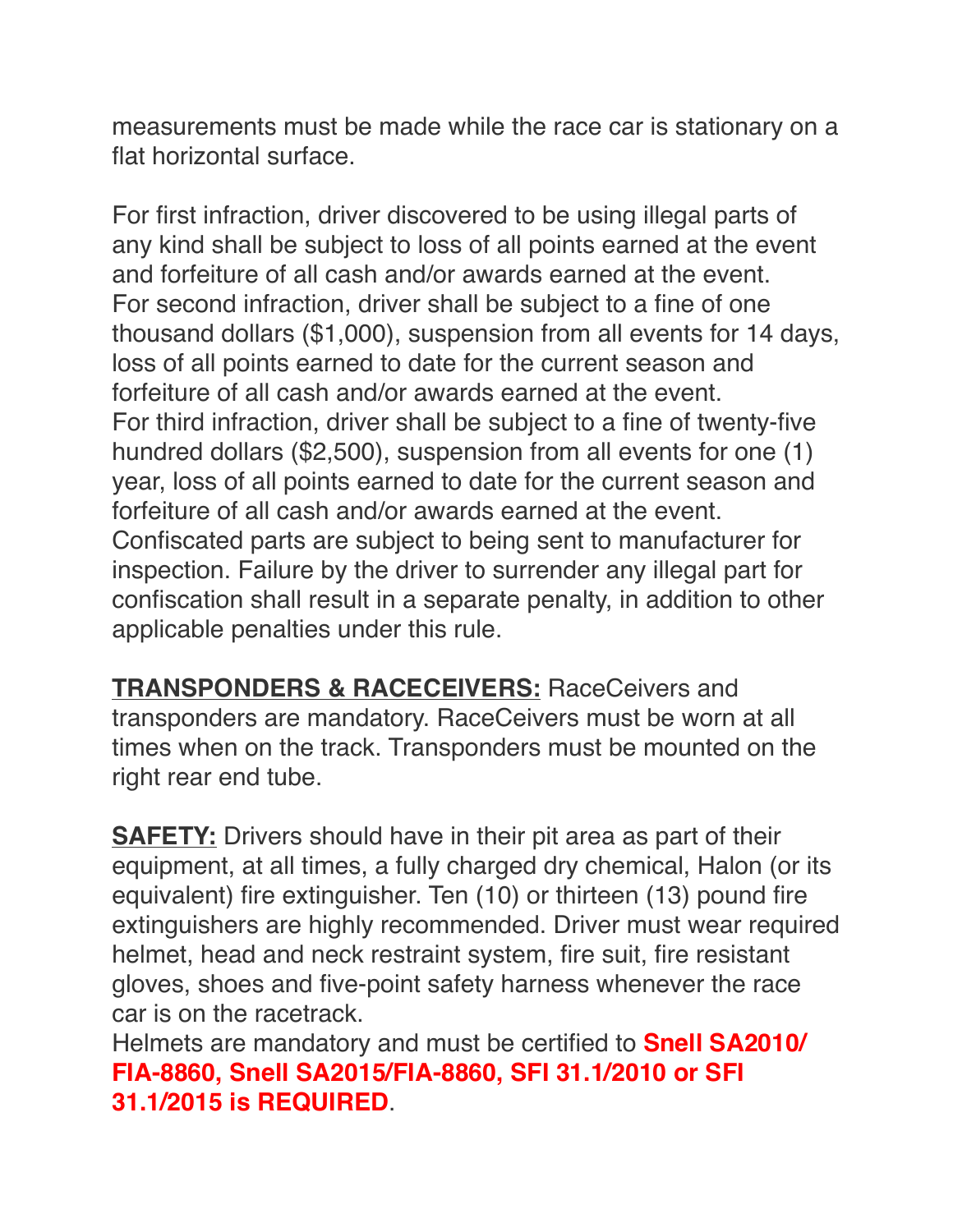Helmet must accompany driver and race car at time of inspection. Complete one- or two-piece fire suits of a flame-retardant nature are mandatory. A fire suit certified to SFI Spec 3.2A/5 is strongly recommended. SFI approved fire-resistant gloves and shoes certified to SFI Spec 3.3/5 are mandatory. Fire resistant socks are strongly recommended.

The use of a five- six- or seven-point driver restraint system (safety belts, sub-belt and shoulder harness) is required. Factory-type shoulder belts or straps are not allowed. The use of a seven- point driver restraint system certified to SFI Spec 16.1 or 16.5 is strongly recommended. Metal to metal buckles are required on

shoulder and seat belts. Shoulder harness must be mounted securely to the roll cage. Where the belt passes through the seat edges, a grommet must be installed, rolled and/or padded to prevent cutting of the belt. Driver restraint systems must be no more than two (2) years past the manufacturer's date. Full-size window net mounted in the left side driver's window opening is mandatory. Window net mounts must be welded to the roll cage. Window nets certified to SFI Spec 27.1 are strongly recommended and must be mounted in accordance with the manufacturer's instructions and technical director's satisfaction. All bars around the driver must have approved roll bar padding. Approved racing arm restraints are recommended. Must be certified to SFI Spec 27.1. Fire-resistant safety neck collars are allowed.

**Head and Neck Restraint Devices/Systems are recommended. At all times during an Event (practice, qualifying, and competition), drivers must connect their helmet to a head and neck restraint device/system certified to SFI Spec 38.1, and must be acceptable to track officials.**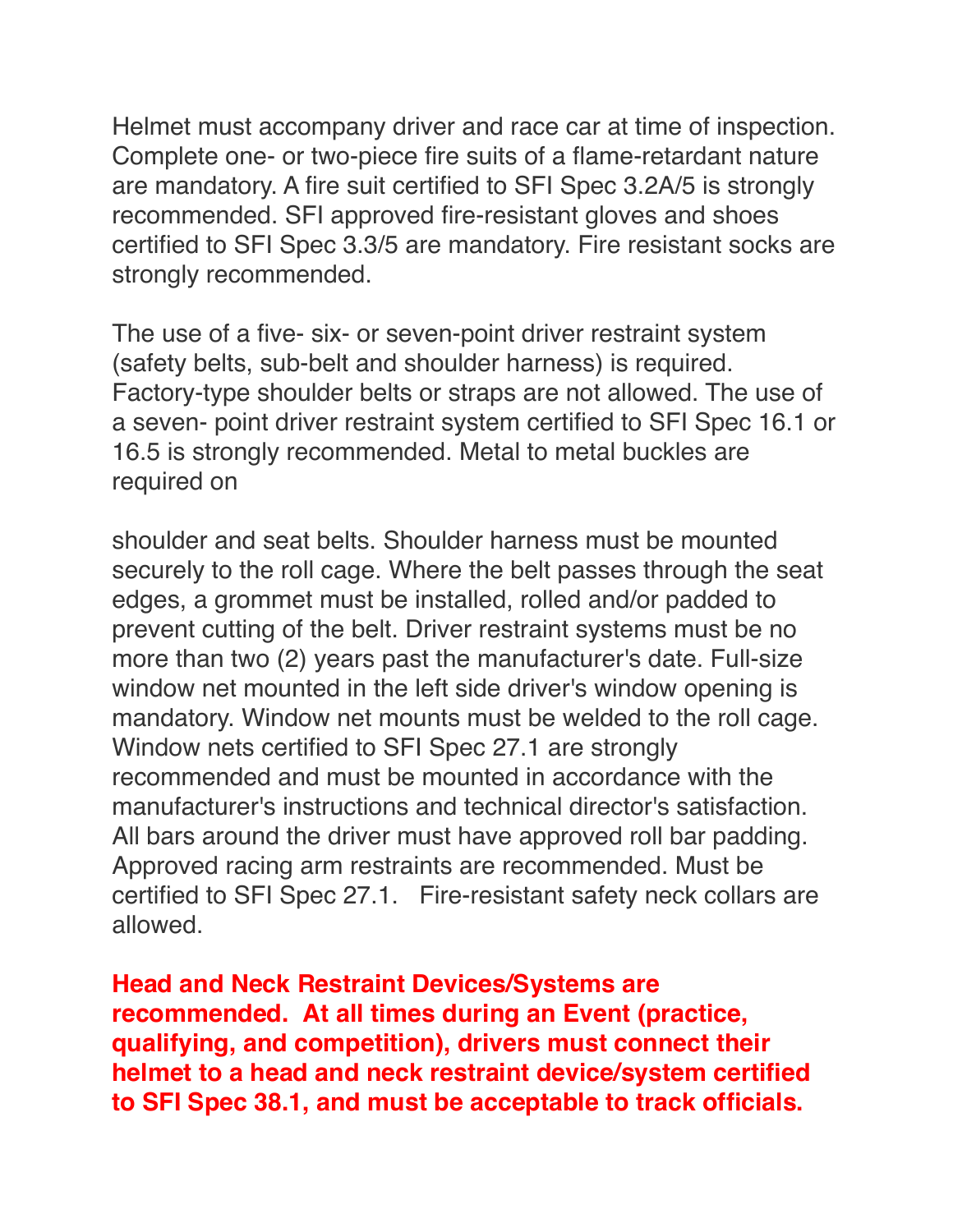**The device/system must display a valid SFI Spec 38.1 label. The head and neck restraint device/system, when connected, must conform to the manufacturer's mounting instructions, and must be configured, maintained and used in accordance with the manufacturer's instructions.**

**It is the responsibility of the driver, not Thunderbird Speedway, to ensure that his/her device/system is certified to SFI Spec 38.1, correctly installed, maintained, and properly used.**

It is recommended that each race car have built-in fire extinguishing equipment, but cannot be of the dry powder type (must be Halon 1211 or equivalent), **or be equipped with a fire suppression system. If utilizing a Fire Suppression System, it must be equipped with a thermally deployed automatic fire suppression system. The fire suppression system will consist of a DOT approved cylinder manufactured from aluminum or steel with a capacity of ten pounds (10lbs.) of fire extinguishing agent, steel or steel reinforced lines, and two (2) thermally activated discharge nozzles. All systems must meet or exceed SFI 17.1 specifications. Systems must be fully charged with ten pounds (10lbs.) of DuPont FE-36, 3M NOVEC 1230, or Fire Aide and display a legible and valid SFI and manufacturer label depicting fire extinguishing agent, capacity, and certification date. Cylinders that or beyond useful certification date must be inspected, serviced and re-labeled by the manufacturer.**

**Cylinders must be mounted forward of the fuel cell. Cylinders must be securely mounted to the frame/roll cage assembly. The certification label must be unobstructed and easily accessible for inspection when the mounting is complete. The cylinder must be connected to the nozzles with steel or steel reinforced lines. Two (2) thermally activated nozzles must be used.**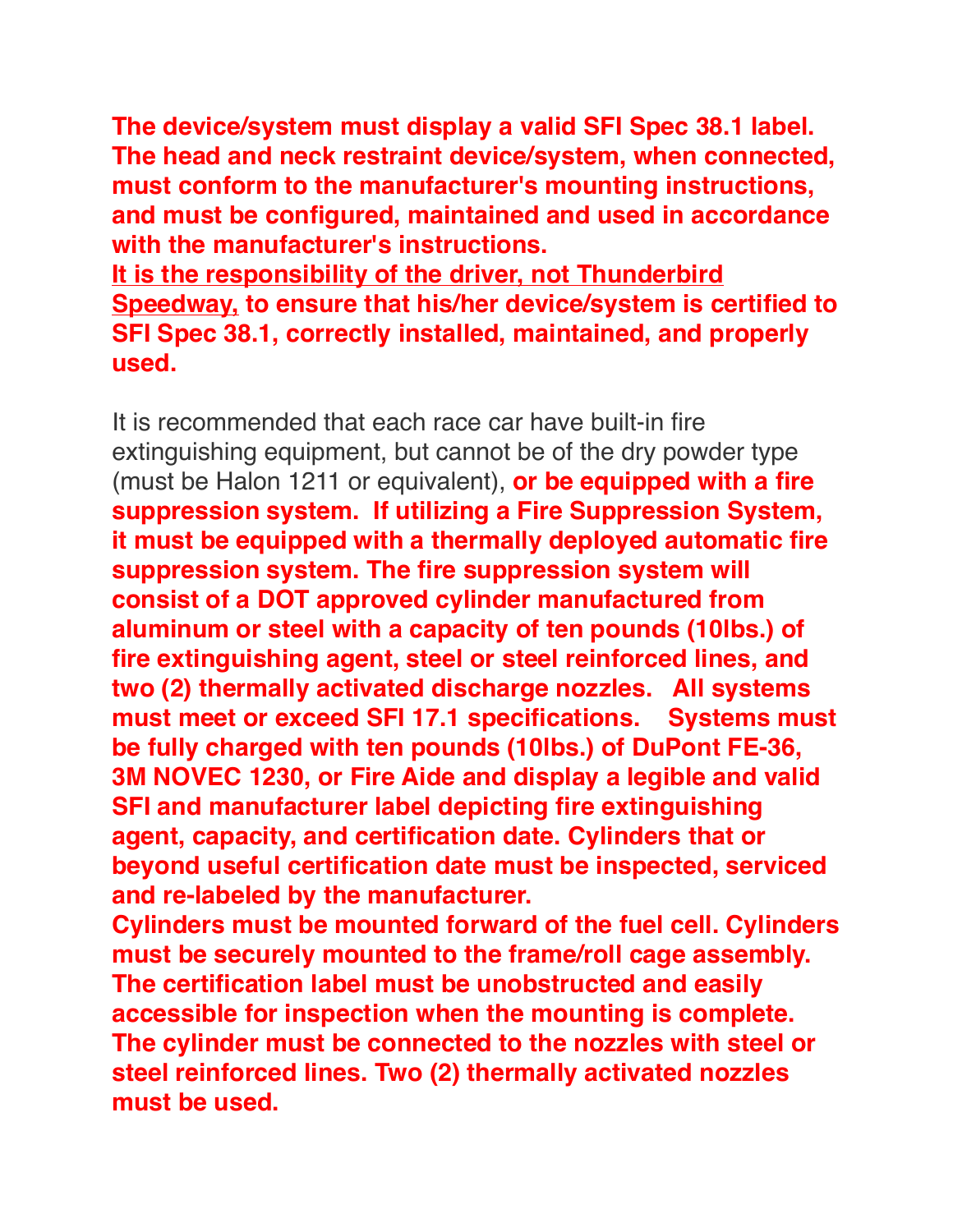**One (1) nozzle must be located directly above the fuel cell in the fuel cell area and the second nozzle must be located in the driver cockpit area. An optional engine bay nozzle may be added. An optional manual override cable may be added to the system.**

**APPEARANCE:** All race cars must be numbered with large legible numbers on both sides, on top and on the nose and rear panels. Numbers on the sides of the race car should be in contrasting color from the body and be at least four (4) inches thick and at least eighteen (18) inches high.

 Top numbers should be at least four (4) inches thick and twentyfour (24) inches high. Officials reserve the right, in the public image of the sport and/or Tri-State Speedway, to assign, approve or disapprove any advertising, sponsorship or similar agreement in connection with any event. All cars must be neat appearing and are subject to approval of officials to compete. By competing in an event, all drivers agree to comply with the decisions of officials in this regard.

**FRAME:** Minimum wheel base of 101" and must be stock for the body. 1" tolerance on wheelbase from side to side but must not be less than minimum. 101" cars must remain stock on 3-link and pan hard bar. Must be stock in all aspects and remain unaltered metric frame. Rear of frame behind rear axle may be replaced with two-inch by three-inch steel tubing with .095-inch wall thickness. Original suspension mounts must remain intact, unaltered, and in stock location. Maximum 3" Height Spring Buckets allowed to allow for weight jack cup.

Spring must remain in stock location. **Maximum rear coil spring height is (16") sixteen inches.** Race car must be same generation frame and body. (Exception is: 1980 or newer Ford uni-body may be installed on Ford full frame and shortened to minimum 108-inch wheelbase. No tolerance.)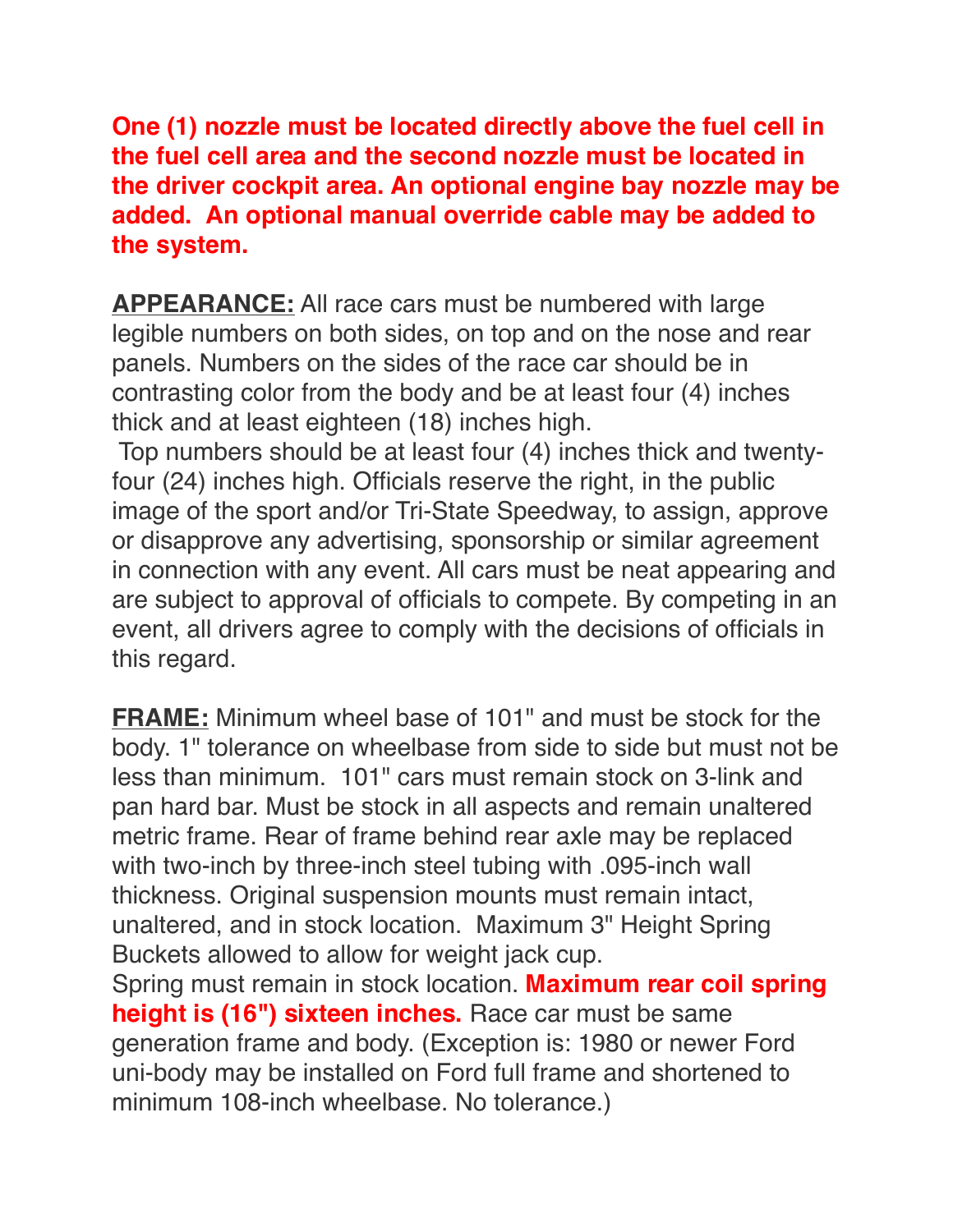Original suspension mounts must remain intact, unaltered, and in stock location. Uni-body cars must tie rear frame to front frame. Lead weight may be added but must be painted white and be marked with car number and bolted to the frame in a safe manner. Weight cannot be mounted inside driver's compartment above bottom of window opening.

**ROLL CAGE:** Four-point roll cage required. Cage must be frame mounted. Minimum of three bars in driver's door. Roll cage must be cross braced. Cage must be minimum of 1 1/2 " steel tubing with minimum wall thickness of .095. Front and rear hoops are allowed. Aluminum and/or other soft metals are not allowed. Roll bar connections must be properly welded. Roll bars within the driver's reach must be padded with an accepted material as determined by an official. Fire retardant material is highly recommended. Installation and workmanship must be acceptable to officials. With helmet on and driver securely strapped into the racing seat, top of driver's head must not protrude above the roll cage. May have two bars for protection in front of radiator. Must be located behind the front bumper and within the confines of the body and may be no wider than stock frame horns. Front horns may be tied together. All front and rear bars must be inside the body. A minimum of one cross bar in top halo of roll cage is required. Steel door plate with eighteen (18) gauge or forty-nine one-thousandths (.049) inch minimum thickness metal must be securely welded the driver side door bars. Plate must extend from the top door bar, to the bottom door bar, and must extend from the back of the seat to 6 inches in front of the seat. Must be visible for inspection. A tow hook on both the front and rear is required.

**CAR/BODY:** Any model rear wheel drive American made production car. All cars and bodies must be stock appearing. Roof and A & B pillars must be OEM style. No flat late model or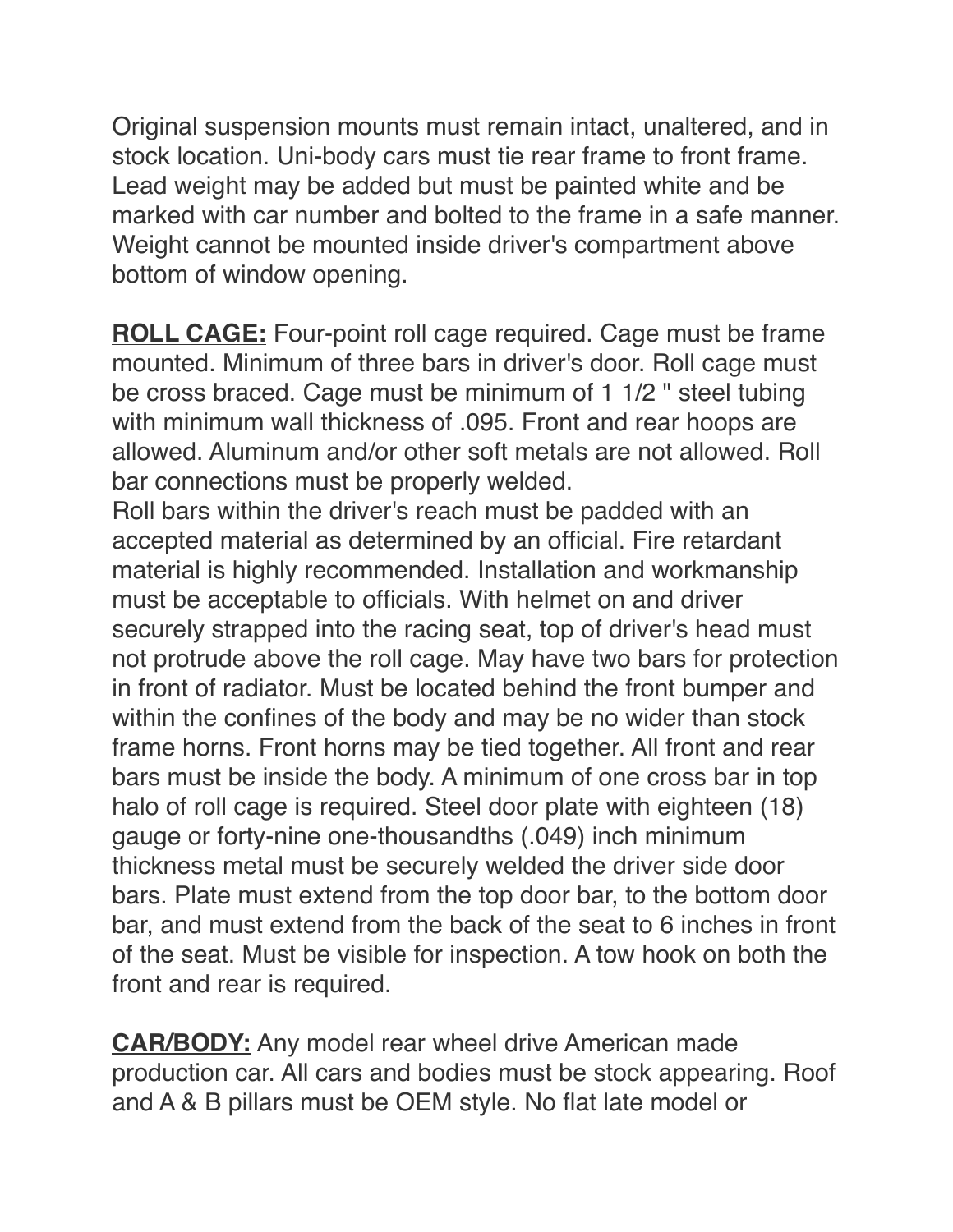modified style roofs. Hoods must be OEM style, may be fiberglass or aluminum. Rear deck lids must be OEM style, may be aluminum. Fenders, doors, and lower rear quarter panels may be aluminum but must maintain original body line contour and remain stock appearing. No slab side bodies. Cars may use aftermarket nosepiece and tailpiece but must remain stock appearing. No wedge noses. Plastic front nose side allowed, must not extend past center of front wheel well. Flare may not protrude more than 2" outward or above the standard contour of OEM Fender. Rear of car must have center section completely enclosed. **No holes in tail piece**. Minimum 1-3/4" diameter tube front bumper will be allowed w/aftermarket nose but must remain behind nose piece and attach at original position. No mirrors or reflecting device of any kind. All glass, chrome, trim, moldings, etc, must be removed. Windshield must be removed and replaced with a gravel screen or minimum of three (3) windshield bars in front of driver. Gutting of inside panels and front inner fenders will be allowed. **Must have stock OEM or OEM style steel floor pan in stock location or a fabricated floor pan is okay**. Firewall may be stock or constructed of minimum .049" steel and must be complete side to side. Trunk pan may be removed. Relief may be cut for fuel cell and for engine set back only. All doors must be bolted or welded shut. A rear firewall is required between the driver compartment and gas tank. Trunk lid must be secured. Interior on right side of car may be enclosed but must have 12" x 12" trap door for inspection. Seat must be mounted in front of the original front door post. Maximum 6 inches high spoiler allowed no wider than the body. Spoiler may be braced on both ends and have one center brace no more than 6" high and 12" long and must be triangular in shape. The maximum height from the ground to the top of the rear deck at the top of the rear quarter panel is forty-three (43") inches \*\*May run NeSmith bodies but must be complete NeSmith body kits\*\*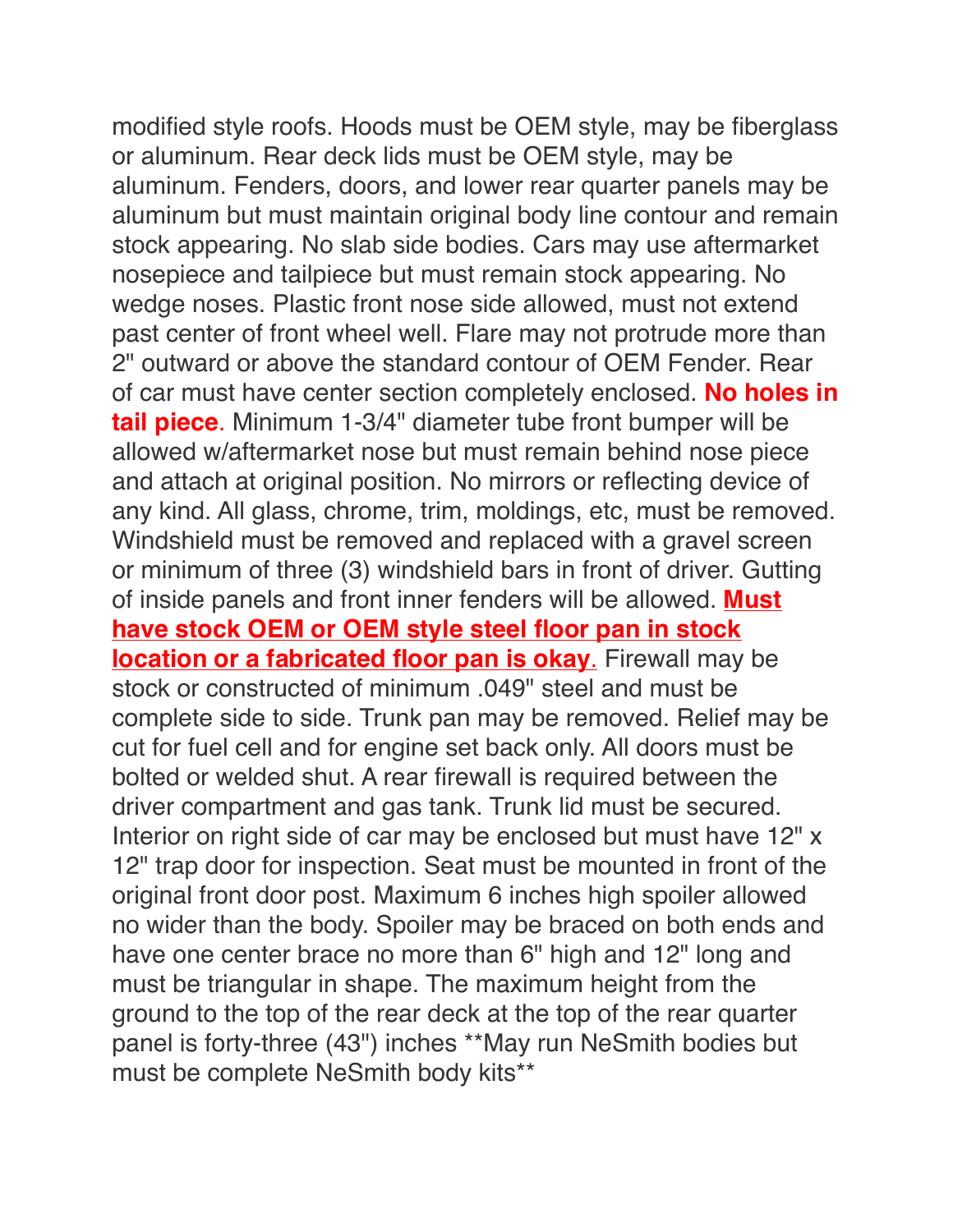**COCKPIT:** Loose objects and/or weights are not allowed. Air bags are not allowed. Rear view mirrors are not allowed.

**SEAT:** Factory-manufactured aluminum racing seats are mandatory and must be acceptable to officials. Homemade aluminum, plastic or fiberglass seats are not allowed. Must be properly installed and seat back cannot be moved back further than rear edge of quarter post. High-back aluminum seats only. Full containment racing seats are strongly recommended.

**SUSPENSION:** GM must run GM suspensions, Ford on Ford, etc. with exception of the rear end. Tubular front non-adjustable allsteel, upper a-frames allowed. Speedway Motors 3 pc spindle will be allowed with OEM style steering arm. Front lower control arms must be unaltered OEM or OEM style non-tubular, non-adjustable approved aftermarket direct replacement. No aluminum parts. No bird-cages. No sliders.

No traction devices of any kind, no torque arms, no lift bars etc. One steel non-adjustable, unaltered shock per wheel. No bump stops allowed (internal or external), no air, remote reservoir, bulb type, or schrader valve shocks allowed. No coil over eliminators. Adjustable weight jacks allowed, must be in original centerline of spring tower; OEM upper A-frame mount may be moved or replaced with after-market steel mount matching upper A-frame bolt on design; OEM or OEM replacement ball joints allowed. For 1978-1987 GM mid-sized metric frames, OEM upper A-frame may be replaced using one-piece after-market upper A-frame. Shock location may be moved and may go through center of aftermarket upper A-frame. Front spring tower may be notched for shock clearance. Single hole shock mounts only. Rear shocks may be mounted to install weight jacks. Only one single mounting point on the car for rear shocks; additional mounting points not allowed. Ballast built cups, widgets, spring-loaded cups, and/or double spring cups are not allowed.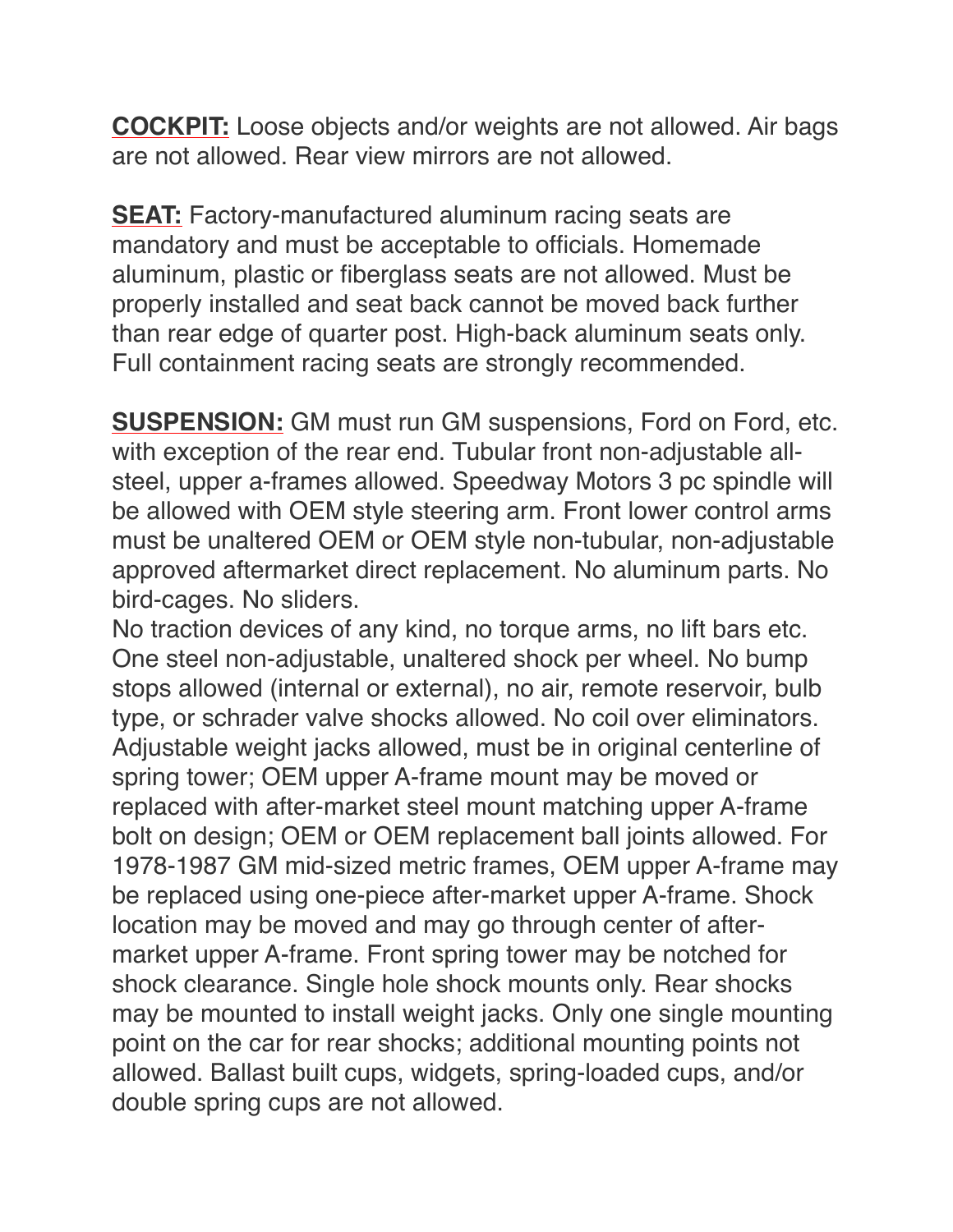Front adjustable spring spacers are allowed. Suspension mounts OEM and in OEM location. **Maximum rear coil spring height is (16") sixteen inches.** Rear trailing arms must be non-adjustable OEM or non-adjustable approved aftermarket direct replacement. Trailing arm bushings must be installed and must be OEM type. Lower trailing arms must be at least 19" center to center and the same length. **Lower trailing arm mount on rear axle may be no more than 3 1/2 inches from bottom of axle housing to center of bolt and must be same height side to side. Upper trailing arm mount may be no more than 3 inches from housing to center of bolt. Front upper and lower trailing arm mounts must be in stock OEM unaltered location.** Sway bars OEM and in OEM location and non- adjustable on rear. No suspension travel limiting devices (chains, straps, etc). Any suspension stops are not allowed. No underslung rear suspension bars allowed.

## **SHOCKS: Open Shock packages will be allowed. NO Schrader Valves are allowed**

**STEERING:** Must be OEM and remain within original bolt pattern for type of frame used. May be modified to suit driver but must remain on left side of cockpit (no center steering). Removable steering wheel and steering quickener allowed. Plastic couplings are not allowed. OEM rack and pinion steering allowed if car was originally equipped. No aftermarket rack and pinion units.

**BRAKES:** Standard steel rotors only. No Scallop or gun drilled rotors. Solid rotors are not allowed. No exotic brake systems. Must be operating on all four wheels and must lock up all four wheels during inspection. Must have caliper and vented rotor on all four wheels. Both front calipers must match. Both rear calipers must match. Electronic brake actuators are not allowed. Must be OE operative four-wheel drum or disc brake combination. Rotors may not be lightened.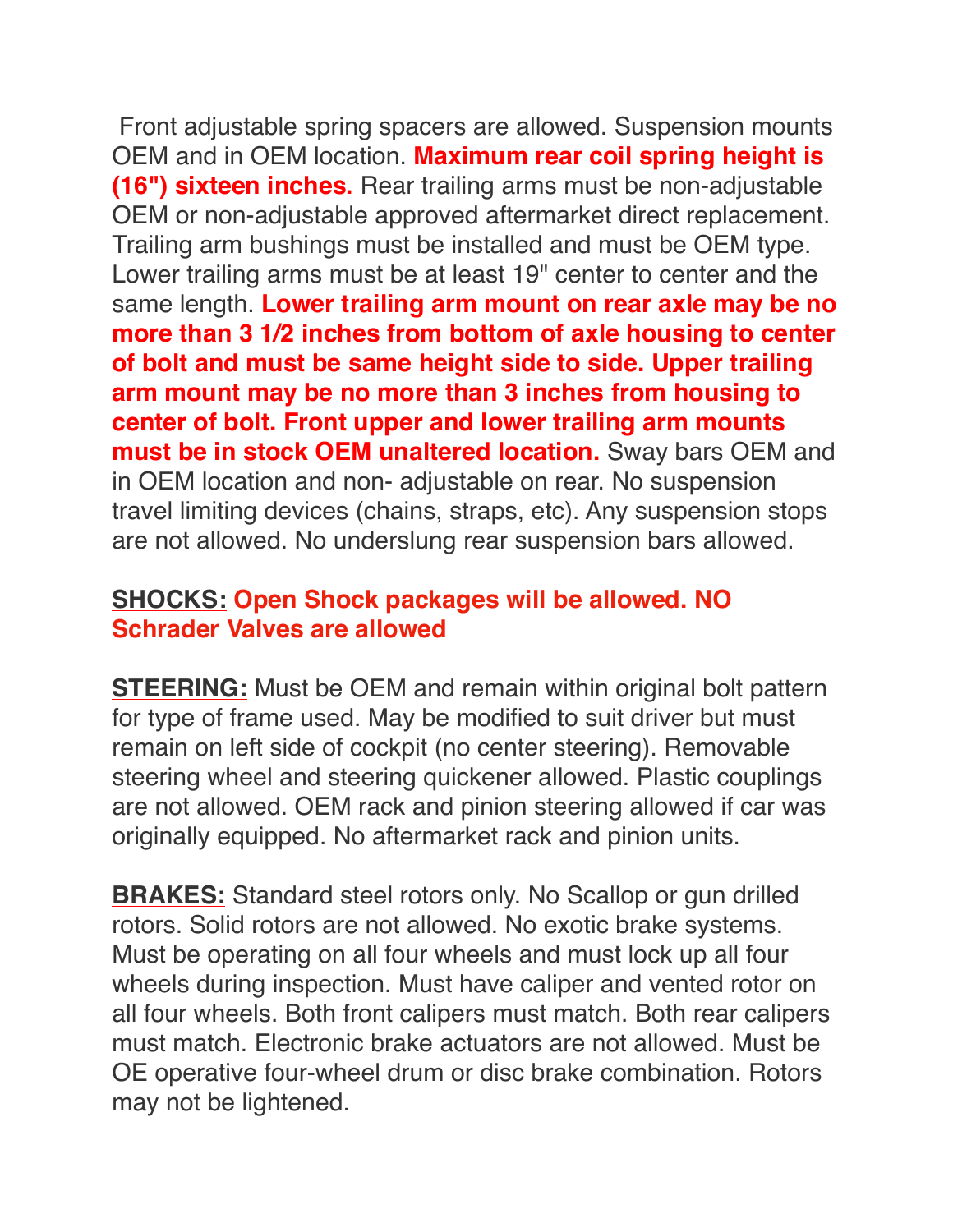Rear rotors may be aftermarket 0.810 inch thick (new). Floating brakes are not allowed. All brake lines must be outside frame rails and visible. Brake shut-off and/or pressure sensitive devices are not allowed. One proportioning device (front to rear only) is permitted. Must maintain minimum OEM dimension for hubs, rotors, **brake pads** and calipers. No added ballast on any rotating parts. No titanium, magnesium, carbon fiber or tungsten products. **NO glowing rotors are allowed.**

**REAR ENDS**: Rear ends may be locked. 8" or 9" Ford may be used on all car makes. Floater rear ends are allowed. No traction control devices. No ratchet rear ends or torque dividing differentials. No cambered rear ends allowed. Axle Tubes must be OEM and same diameter and length side to side. Ballast may be added to rear end tube but "MUST" be secured with two (2) bolts. Maximum of 40 lbs. total ballast will be allowed. No titanium, magnesium, carbon fiber or tungsten products.

**DRIVESHAFT**: Minimum 2" diameter drive shaft retained with a steel safety strap. Must be painted white and made of steel. A loop is required and must be constructed of at least one-quarter (1/4) inch by two (2) inch solid steel. Loop must be mounted no more than six (6) inches from the front of the drive shaft tube. Alternatively, two (2) loops of one-quarter (1/4) inch by one (1) inch solid steel fastened to cross member are allowed. Yokes must be made of steel.

**WHEELS**: Must be fifteen (15) inches in diameter and eight (8) or 10 (ten) inches in width. Tire must match wheel width. Must be reinforced steel only. A steel bead lock may be used on the right rear wheel only and may be mounted on the outside of the wheel so long as it does not add over three-quarters (3/4) of an inch to the overall width of the wheel. Homemade mud caps are not allowed.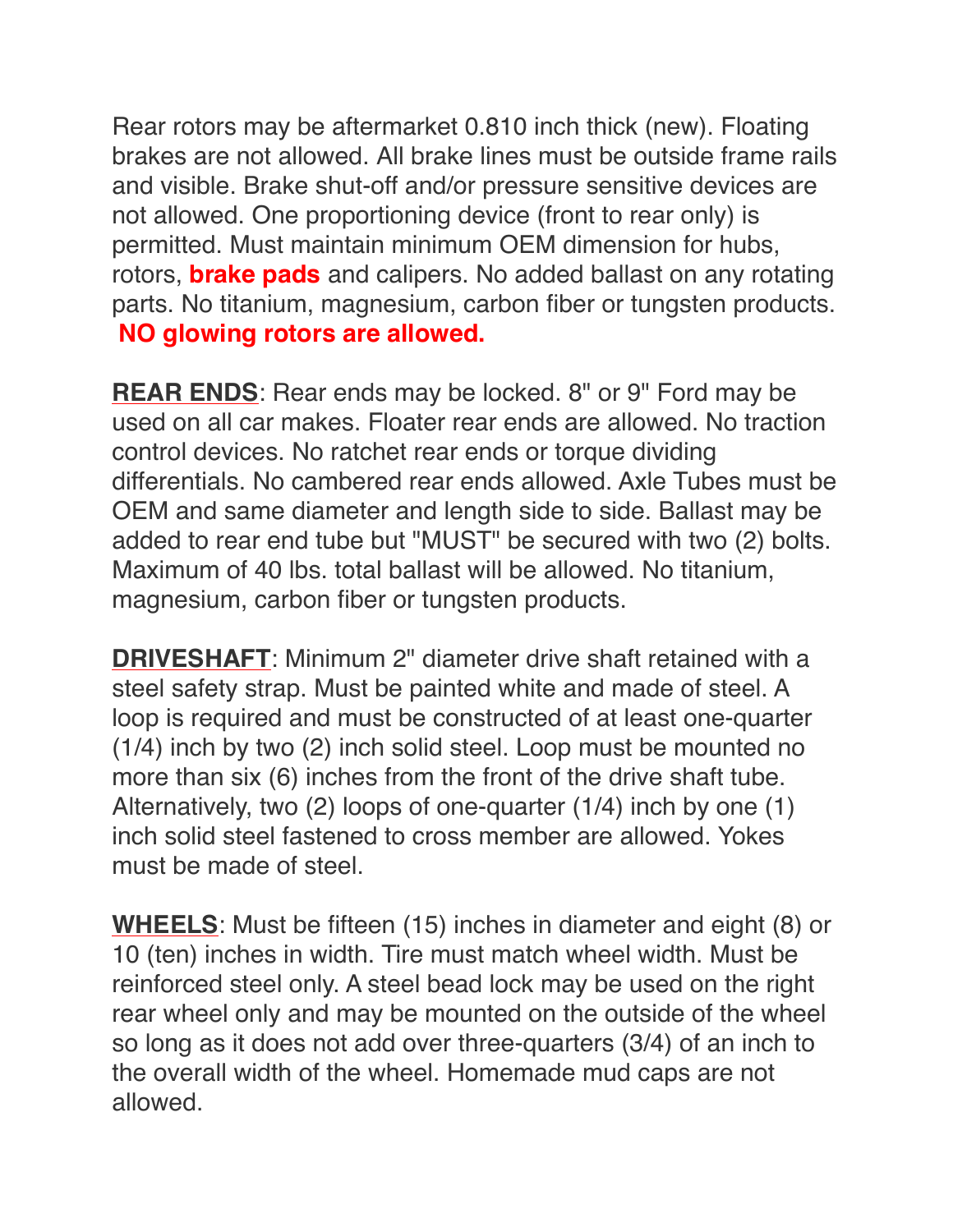Wheel covers are permitted on right side wheels only. Inner mud plugs are permitted. Aluminum Spacer or adaptor only, offset wheel or a combination of the two is permitted, but may not exceed two (2) inches total offset per wheel. Three tabs of no more than two (2) inches long each may be welded onto the wheel for mounting of mud cap. Bleeder valves are not allowed. No Wide-5's. Added ballast to any wheel is not allowed. **No rotating weight allowed. Aluminum wheel spacers only. No enlarged spacers, bolt pattern size only.**

**TIRES: Asphalt take offs only.** Tire must match wheel width. May re-groove tires. Tires must durometer minimum 55 hardness. Softening is not allowed. Solvents of any kind are not allowed. Altering tires with any components or chemicals, which alter the manufacturer's baseline-settings of the tire, is not allowed. Grooving and/or siping is permitted. All sidewall markings must remain visible at all times. Buffing or removing of the compound designations is not allowed. **Added ballast to the inside of any tire is not allowed.**

**TIRE TESTING PROCEDURES:** All tires must "Cold" durometer a minimum of 55 prior to pre-race inspection, no tolerance allowed. After any race the tires must "Hot" durometer 50 or above. Any tire reading below 50 will result in a disqualification for that race and will be subject to tire testing. Any tire "Hot" that durometers higher than 60 will be subject to tire testing.

 Any tire not meeting the durometer rule reading is subject to having a tire sample sent in for chemical testing. Track tech official will have the driver take nine different samples of the tire under the tech official's observation and one witness and place three samples each into three different bottles. These bottles will be sealed and placed in an evidence bag and sealed with the identifying numbers on the seals and evidence bag number will be documented on a Tire Sample Collection Form with the sample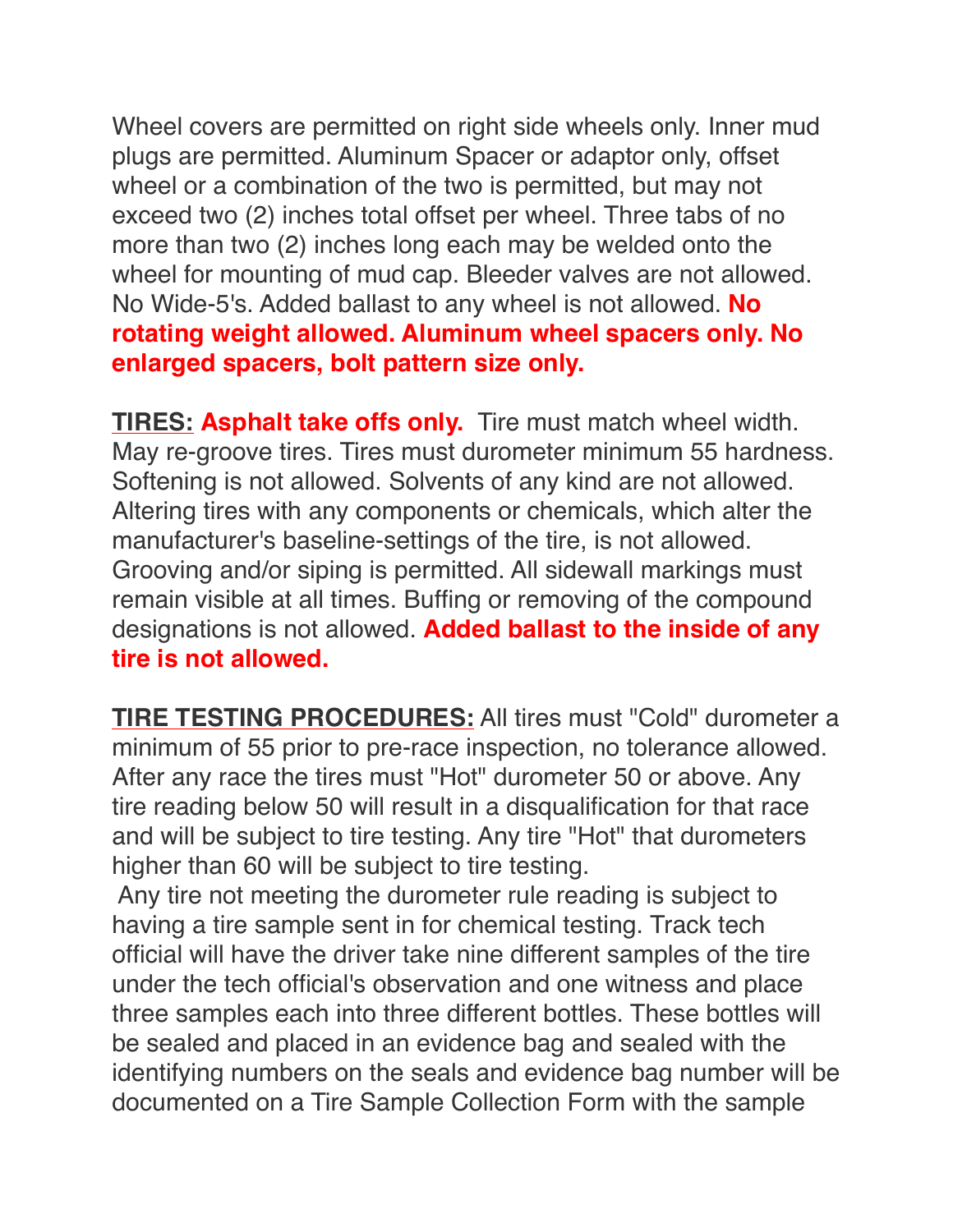date, track name, drivers name, address, tire information written on the form. The driver, tech official and the witness will sign the form. The driver will retain one of the samples for further testing if needed, along with a copy of the form. One sample will be sent to the accredited laboratory for testing. One sample will be held by track officials for further testing if needed. Track officials will be notified of the results of the test as soon as they are provided to the accredited laboratory. The driver will then be notified of the results and any other action that may be required based upon the results. Traces of chemicals and/or excessive quantities of chemicals found to be outside the baseline on any test shall result in the following penalties:

For first infraction, driver shall be subject to a fine of one thousand dollars (\$1,000), suspension from all events for fourteen (14) days, loss of all points earned at the event and forfeiture of all cash and/or awards earned at the event.

For second infraction, driver shall be subject to a fine of twentyfive hundred dollars (\$2,500), suspension from all events for one (1) year, loss of all points earned to date for the current season and forfeiture of all cash and/or awards earned at the event. This penalty also applies to driver refusal of a tire test. Refusal of tire test shall be treated the same as an infraction. Official(s) may inspect any tire on the race car and/or any tire in possession of the driver in his/her pit area and/or hauler (in other words, if you have "doped" tires then do not even bring them to the track). It is strongly recommended that all drivers use only soap and water. Baking tires will not eliminate traces of illegal substances. Tri-State Speedway will aggressively test for illegal substances and will levy severe punishment for infractions relating to tires.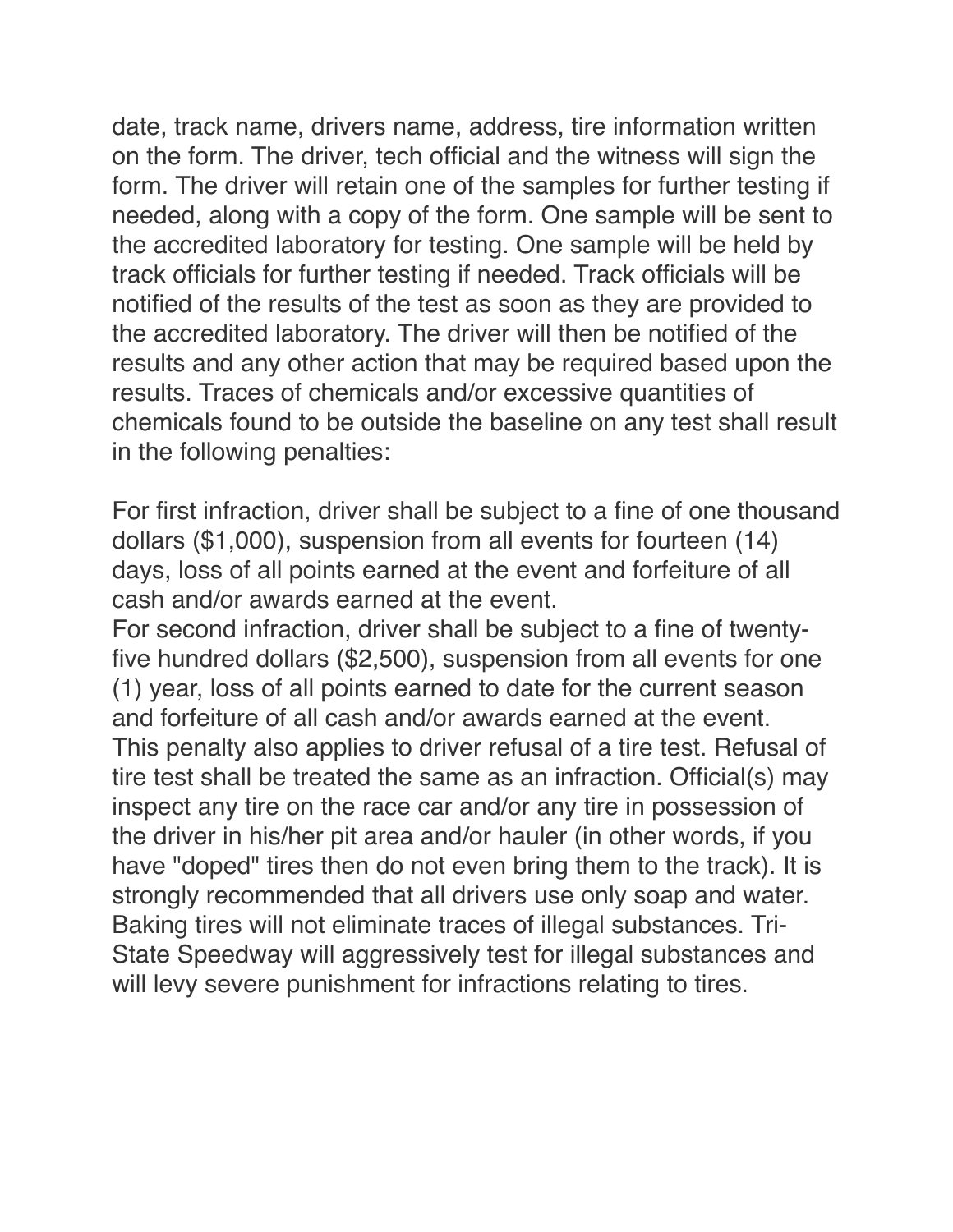## **ENGINES**

**OPTION 1: CRATE ENGINE** - GM Performance Parts (GPP) factory-sealed CT400 Chevy small block crate engine (Part No. 88958604): includes 8-quart circle track oil pan with dual kick-out design, valve cover breather kit, open-plenum high-rise intake manifold, 1.5:1-ratio aluminum roller rockers, forged steel crankshaft, hypereutectic pistons, 23degrees Fast Burn aluminum heads and special "kool nut" rocker arm design. Must be unaltered and sealed from factory at appropriate points (intake, head, timing chain cover and oil pan) with approved GPP breakoff bolts. "Only" GM Performance Crate Motor Specs will be followed during technical inspections. Any altered, damaged or missing GPP break-off bolts will result in driver being disqualified from that event, loss of all track points accumulated up to, and including, the date of the offense, a \$1,000 fine and a one-year suspension from all events. May utilize one (1) Holley 4-barrel carburetor. Use of a spacer between carburetor and intake is optional but must be no more than one (1) inch thick if used and may not be throttle bore adjustable. Aerosol carburetors are not permitted. Any driver running a "Standard" engine with a "Crate" sticker will be disqualified. Bert, Brinn, and Falcon, and Mitchell Machine Bullet Transmissions with internal clutch are allowed on crate motor. Must utilize a maximum 6800 RPM rev limiter. (Rev limit may be subject to changes if needed). Rev Limiter may not be within reach of the driver while in cockpit and must be easily accessible to officials at any time.

**OPTION 2: THUNDERBIRD SPEEDWAY SUPER STOCK 360 SPEC ENGINE - Must be stock appearing. Absolutely no changes are allowed. Must use stock firing order for that make and model (GM to GM, Ford to Ford, etc.). Titanium is not allowed. Must appear strictly stock for that model and make and in the original mounts. Parts for 400 cubic-inch or larger engines are not allowed.**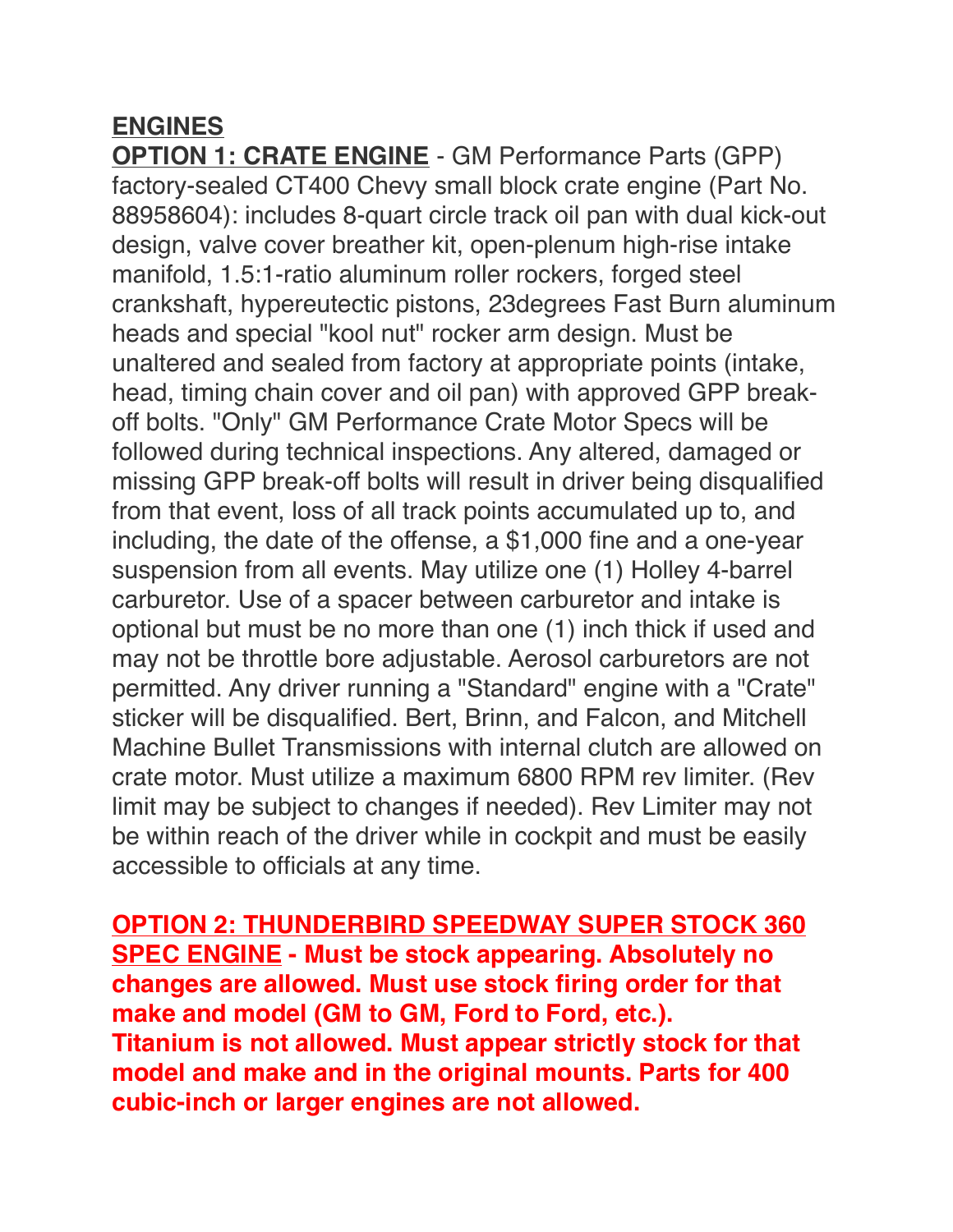**Stroke must match block. Only stock appearing crankshafts are permitted. Lightweight cranks are not allowed. Undercut, bull-nosed, gun-drilled and/or knife edge crankshafts are not allowed. Lightweight, aluminum and/or fluid dampeners are not allowed. Only flat-top or dished pistons are permitted. Aluminum or light weight is not allowed. A minimum two (2) inch plug above the oil level in the side of the oil pan is recommended. If not utilizing a plug, oil pan will have to be removed at time of inspection.**

**Absolutely no stroking allowed. Only stock, unaltered two-or four-barrel low-rise cast-iron intake manifolds or approved aluminum intakes are permitted. Approved aluminum intakes are: GM-Edelbrock (#2101 or #2701) or Weiand (#7547 or #7547-1); Ford - Edelbrock (#2121, #2171 or #2665) or Weiand (#7515, #8023 or #7516); Chrysler -Edelbrock (#2176) or Weiand (#7545 or #8022). Porting, polishing and/or port machining is not allowed. Bowtie, aftermarket, SVO and W2, marine, VORTEC or other special production intake manifolds are not allowed. Cast iron stock production or aftermarket steel stock replacement heads are permitted. Porting and/or polishing is not allowed. GM cars must utilize 76cc heads (approved head numbers are 336, 339, 388, 441, 454, 487, 624, 813, 882, 991 and 993). Aftermarket head numbers are: GM-EQ (Part #CC167ES2 or #CH350I), Dart (Part #10024267 or #10024360) or World Products (Part #043600 or #042670); Ford World Products (Part #53030; Chrysler-EQ (Part #CH138B) or RHS/Indy (Part #20300 or #20301). Chryslers may utilize OEM steel or aluminum shaft rockers but may not exceed one hundred twenty (120) pounds of valve spring seat pressure and must maintain OEM valve spring dimensions.** 

**Heads may be flat milled to reach the 10.5:1 compression rule. Valve size no larger than 2.02 intake and 1.60 exhaust. VORTEC heads are not allowed.**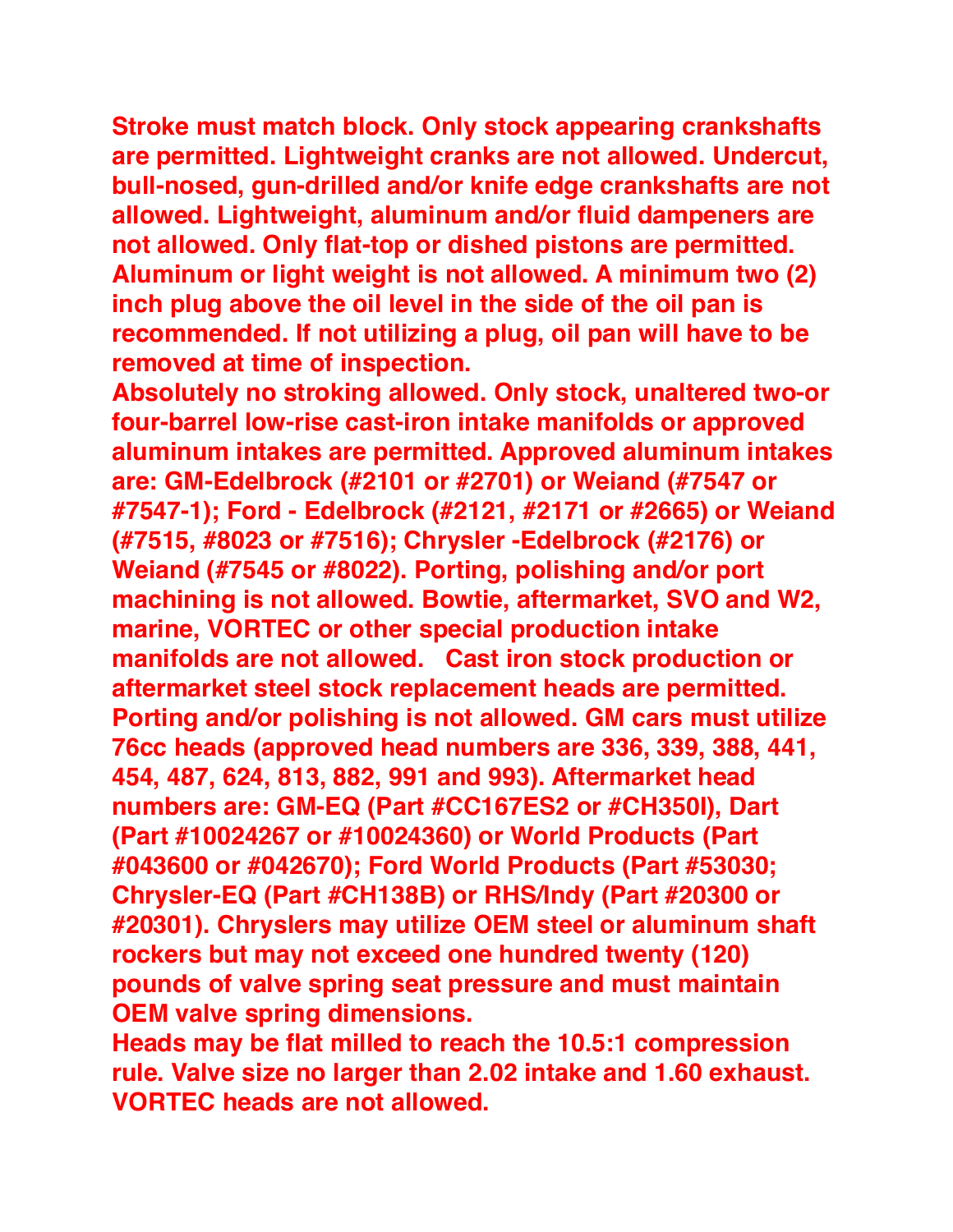**Beehive valve springs are not allowed. Roller cams and lifters are not allowed. Roller rocker arms are permitted. Must be a maximum 10.5:1 compression. May be a maximum of 360 cubic inches (368 c.i. for Dodge). GM five and seventenths (5.7) inch or six (6) inch rods are permitted. Must be stock-appearing I-beam non-polished rod.Cap screw rods are permitted. Mushroom lifters are not allowed (stock diameter only). Must match make and model. Stud girdles are not allowed. May utilize one (1) Holley 4150 HP Series, four-barrel carburetor. Use of a spacer between carburetor and intake is optional, but must be no more than one (1) inch thick if used and may not be throttle bore adjustable. Aerosol carburetors are not allowed. Must utilize a maximum 7400 RPM revlimiter. (Rev limit may be subject to changes if needed). Rev Limiter may not be within reach of the driver while in cockpit and must be easily accessible to officials at any time.\*Any driver caught altering the rev limiter or ignition system in any way so as to defeat the rev limiter rule shall receive a 30-day suspension, loss of all track points for the night and a \$1,000 fine for the first offense. \*Second offense shall be a one-year suspension, loss of all track points for the season and a \$2,000 fine.**

**OPTION 3: STANDARD ENGINE** - Steel blocks only. Must be able to be used in a conventional passenger car without alteration. Aluminum intake is allowed. Headers allowed. No Tri- Y headers. Tip of number one spark plug must be even or in front of installed upper ball joint. Oil pump must be in stock location and OEM. No dry sump systems. Exhaust system and /or mufflers must be mounted in such a way as to direct spent gasses away from the cockpit. No lightening or external machining of block or heads. No aluminum heads. (Rev limit Rule may be added during the season or future if needed).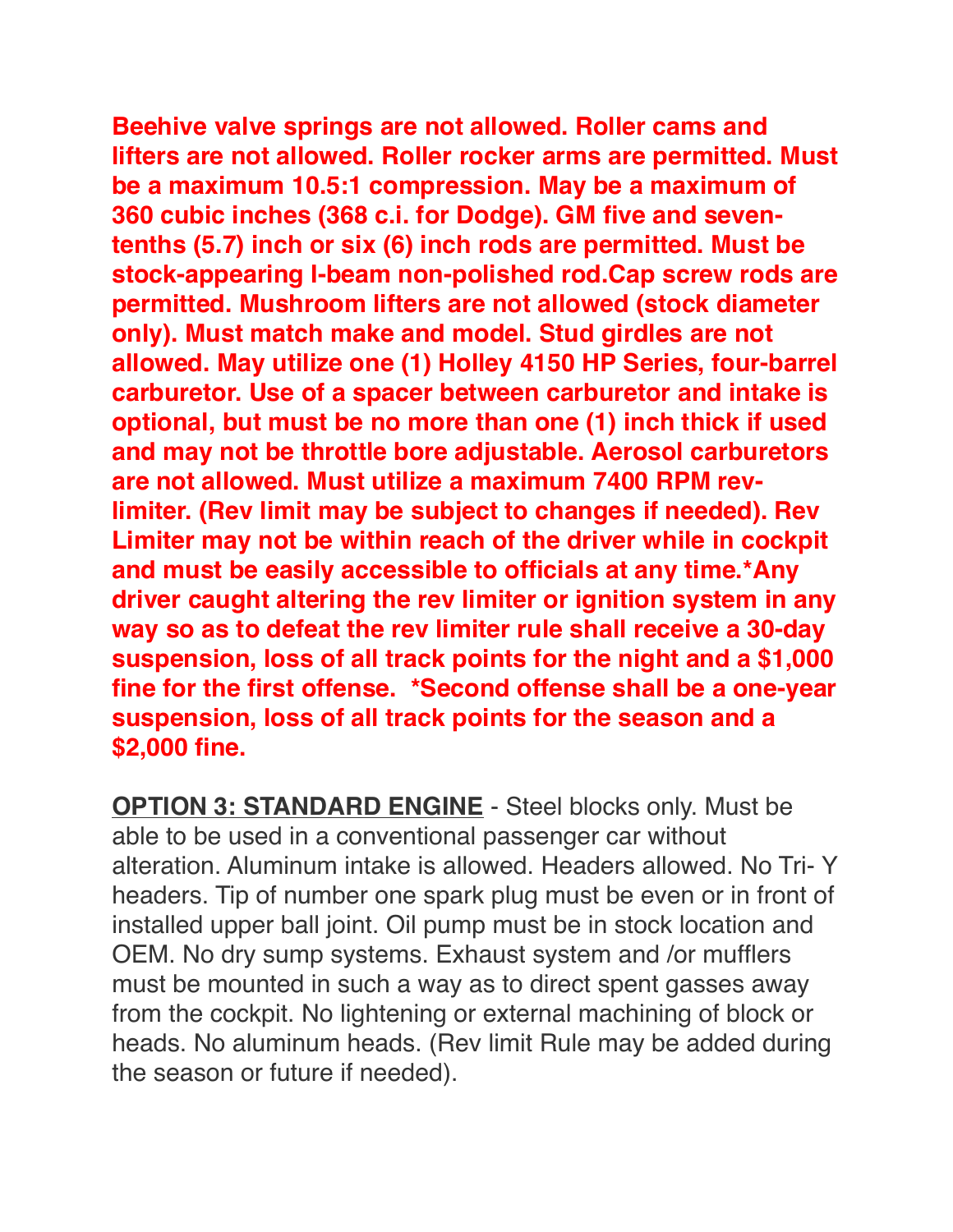Bert, Brinn, Falcon, and Mitchell Machine Bullet Transmissions with internal clutch will be allowed with Engine Option 3 and 50 lbs of weight must be added (25 lbs on each upper frame tube measured 12" on center in front of engine plate to center of weight). Weights will not exceed 12" in total length. **NO BALL SPLINE TYPE ALLOWED.**

**CARBURETOR**: Cars utilizing engine option #3 Standard Engine must use 2-barrel carburetor. No more than 500 CFM. Maximum 1-11/16" throttle bore maximum. Carb must pass all top and bottom "go/no go" gauges (**boosters included**). Holley's OK. Engine option #1 Sealed crate engines and engine option #2 360 spec engines may use 4-barrel as stated in rules. Maximum oneinch spacer under carburetor. No aerosol type carburetors allowed. No remotely adjustable spacer/adapter plate between carburetor and intake manifold. **All air should pass through the venturi of the carb.**

**STARTER, TRANSMISSION & CLUTCH**: Starter must bolt to engine block or factory location. Reverse mount starter is OK. Approved aftermarket transmissions are Bert, Brinn, Falcon, RaceGator, and Mitchell Machine Bullet Tranny with internal or external clutch. Aftermarket transmissions will be allowed with all engine options listed. **NO BALL SPLINE TYPE ALLOWED.** OEM three-speed, four-speed and automatic production-types are permitted.

Automatic transmissions must remain in OEM stock appearing automatic case with a functioning stock appearing pump. "In and out" boxes are not allowed. Ball spline transmissions are not allowed.

May all be clutch-operated or an OEM automatic with a coupler. May use a hand or clutch pedal operated ball valve for neutral.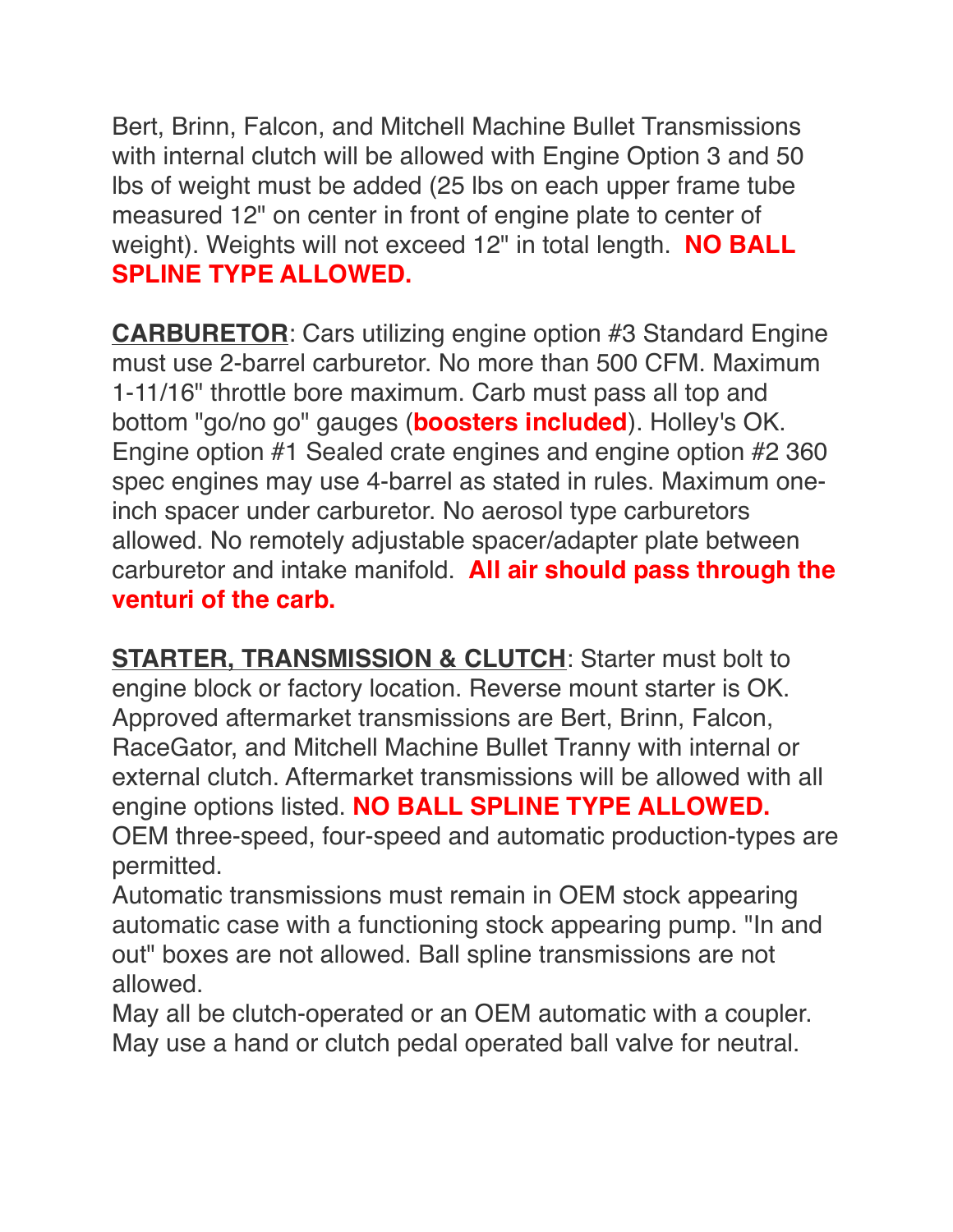Clutch must be inside of bell housing for OEM production- type transmissions. Internal clutches are not allowed except for approved aftermarket transmissions

One (1) forward gear and one (1) reverse gear must be in working order, plus a neutral position, and must be able to be shifted by driver.

Aluminum flywheel is permitted. Must have full-sized SFI approved explosion proof, aluminum or steel bell housing. Aluminum must be SFI approved (Note: GM bell housing is not SFI approved). Flywheel must bolt to crankshaft. Clutch must bolt to flywheel and clutch must be workable. Mini clutch is allowed. Automatic and aftermarket transmissions must have a guard twohundred seventy (270) degrees around flex plate or flywheel and must be constructed of at least one-quarter (0.25) inch steel. Alternatively, automatic and/or aftermarket transmissions may utilize an SFI-certified aftermarket guard. Flex plates must be SFI certified. With engine running and race car in stationary position, driver must be able to engage race car in gear and then move forward and then backward at time of inspection.

**COOLING SYSTEM**: Aluminum water pumps are permitted. Cooling system may be modified. Sprinkler systems are not allowed. One (1) radiator is permitted and must be mounted in front of engine. Overflow tubes must be directed to the ground, between frame rails. Accumulators and Accusumps must be mounted in the middle of the race car or behind the driver, but not on door bars. Top flow air cleaner housings are permitted. Cold air boxes and/or air cleaner ductwork is not allowed. Marine-type engine components are not allowed.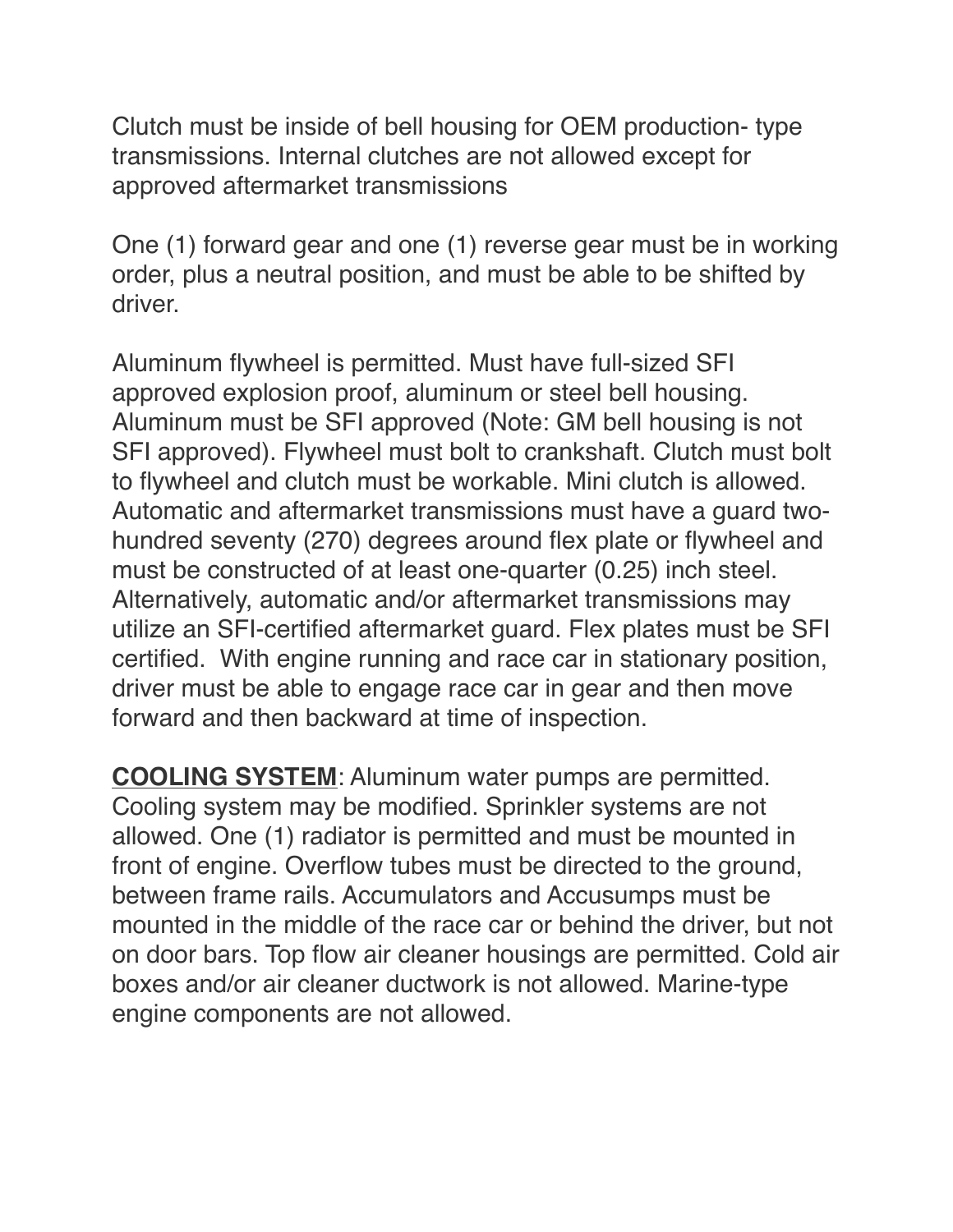**EXHAUST:**- Must be mounted in such a way as to direct spent gases away from cockpit of vehicle and away from area of possible fuel spillage. 'Zoomies' and/or 180- degree headers are not allowed. Exhaust pipes must extend to and connect with one (1) collector at least four (4) inches long. Must remain dual exhaust. Crossover or 'Y' pipes are not allowed.

**BATTERY**: Must be securely mounted and covered. One (1) 12 volt battery only (no 16-volt batteries). Voltage converters are not allowed. Must be in a marine-type case and mounted in trunk area. Positive battery posts must be covered.

**IGNITION**: Aftermarket or OEM Distributors allowed. No adjustable timing control or magnetos allowed. One MSD 6AL PN#6425, or MSD 6CT PN#6427 Box Allowed. Aftermarket ignition module and coil allowed. Track may confiscate and exchange MSD box at any time. Magnetos and/or crank-triggered ignitions are not allowed. No more than one (1) coil may be used. Kill switch required within easy reach of the driver. The switch must be clearly marked "off" and "on". Ignition box must be out of reach of driver. Digital gauges are not allowed.

**STARTERS:** Must be in working order and start race car. Must have capability of starting without being pushed or pulled. Must be able to join event lineup on demand and unaided.

**FUEL SYSTEM:** Automotive gasoline, racing gasoline or E85 is permitted (no E98). **Alcohol is OK**. Additives of any kind are not allowed. Penalty for illegal fuel is loss of points, cash and awards earned for that event. May not be blended with ethers or other oxygenates and may not be blended with aniline or its derivatives, nitro compounds or other nitro containing compounds. Oxygenated fuel is not allowed. Upper cylinder lubricants are not allowed. Electric or belt-driven fuel pumps are not allowed.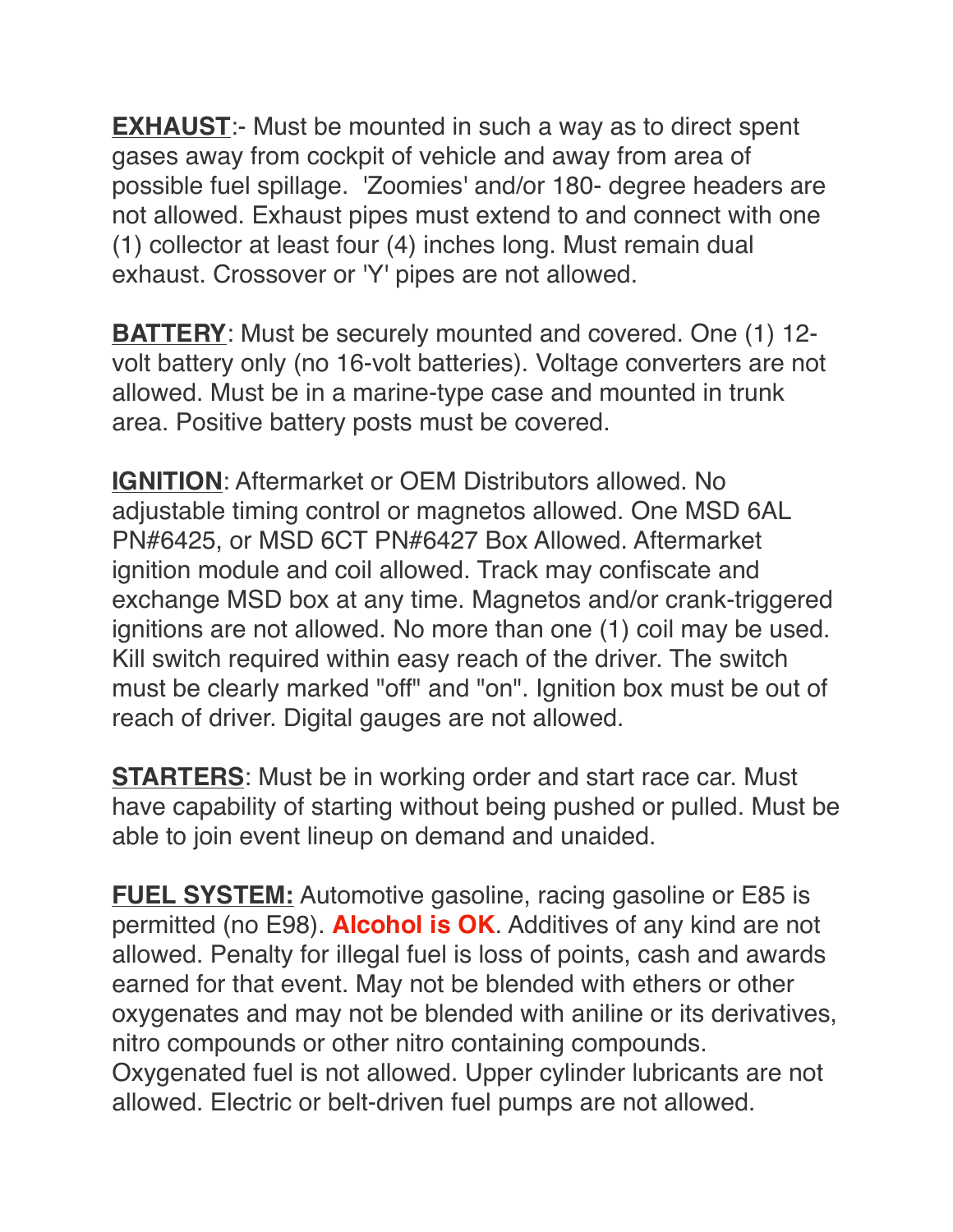**FUEL CELL:**An approved fuel cell (32-gallon maximum) must be used at all times. Must be commercially manufactured. Boat and/ or stock automotive fuel tanks are not allowed. Must be securely fastened inside trunk of race car and mounted by at least two (2) one-eighth (1/8) inch solid steel straps which are two (2) inches wide around the fuel cell and above the level of stock trunk floor. Must be in a steel container. Firewall must be between driver and fuel cell. All mounts must be made of steel and attached to frame or roll cage. Adjustable fuel cell mounts are not allowed. Must have check valves. A ball- type, flapper, spring or filler rollover valve is mandatory for fuel cells without a positive seal filler neck/ cap system Fuel lines passing through the cockpit must be enclosed in metal pipe or metal conduit. Fuel filters are not allowed in cockpit. **By 2020 Fuel valve plate, fuel pickup and fuel return fittings must be on the top of the fuel cell.**

**RADIATOR**: Radiator and transmission coolers must be mounted under the hood (aluminum allowed).

**WEIGHT**: The minimum overall weight for Engine Option 1 and Engine Option 2 will be two thousand nine-hundred (2,900) pounds. The minimum overall weight for Engine Option 3 will be three-thousand (3,000) pounds. The overall weight of the race car shall be measured at the conclusion of an event with the driver in the cockpit, wearing complete racing apparel.

**BALLAST**: No unsprung weight allowed anywhere on the car except for the following location. Ballast may be added to rear end tube but "MUST" be secured with two (2) bolts. Maximum of 40 lbs total ballast will be allowed. No titanium, magnesium, carbon fiber or tungsten products. May not be mounted in cockpit, or outside of body or hood area. Must be securely mounted, "MUST BE" painted white and clearly marked with the car number.